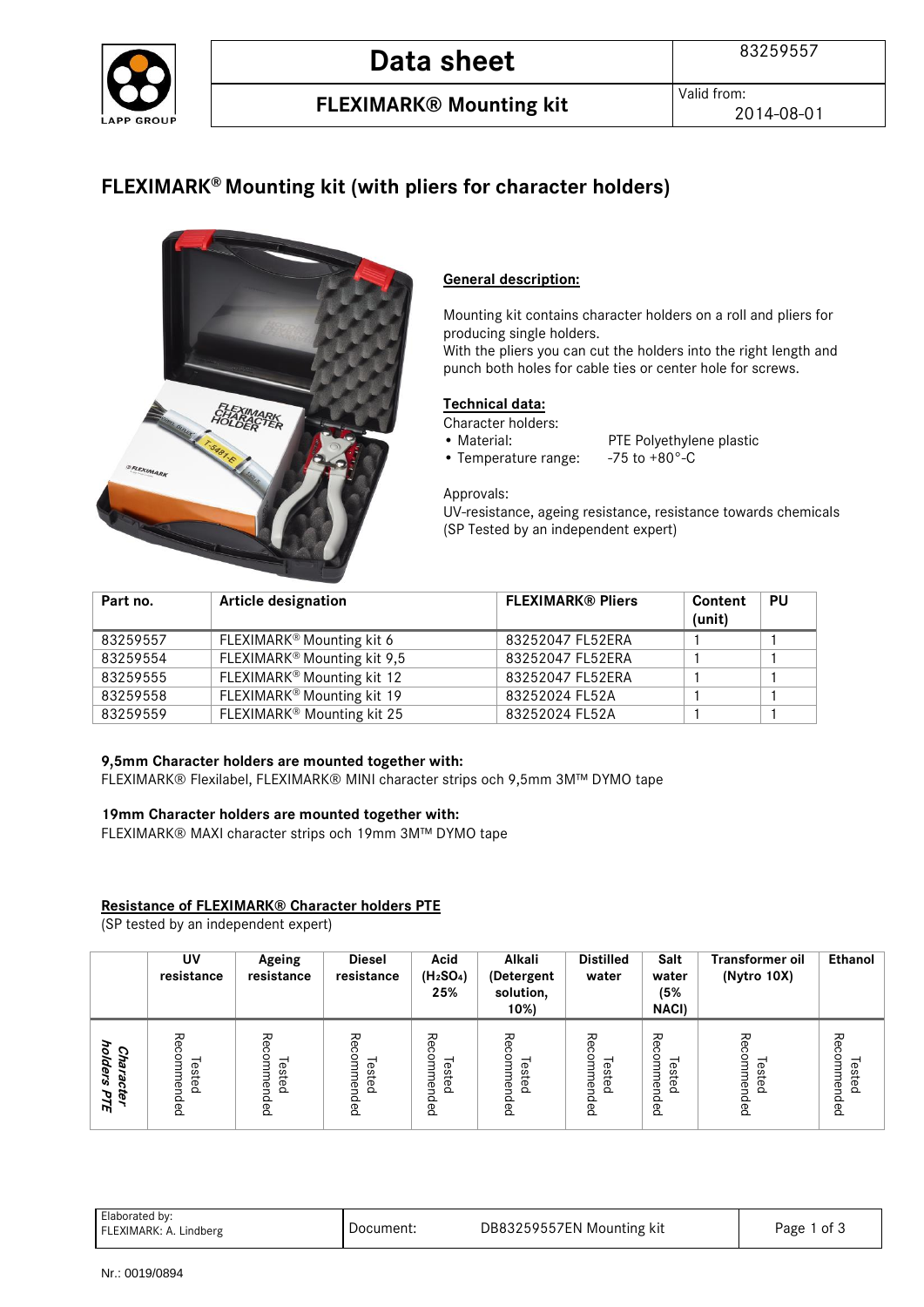

## **Data sheet** 83259557

### **FLEXIMARK® Mounting kit** Valid from:

### **Advantages:**

- •Marking for both cables and components
- •Cable tie mounting and screw mounting
- •Cut and punch your own holder
- •Produce your own marking on site
- •Different marking solutions within FLEXIMARK® assortment available